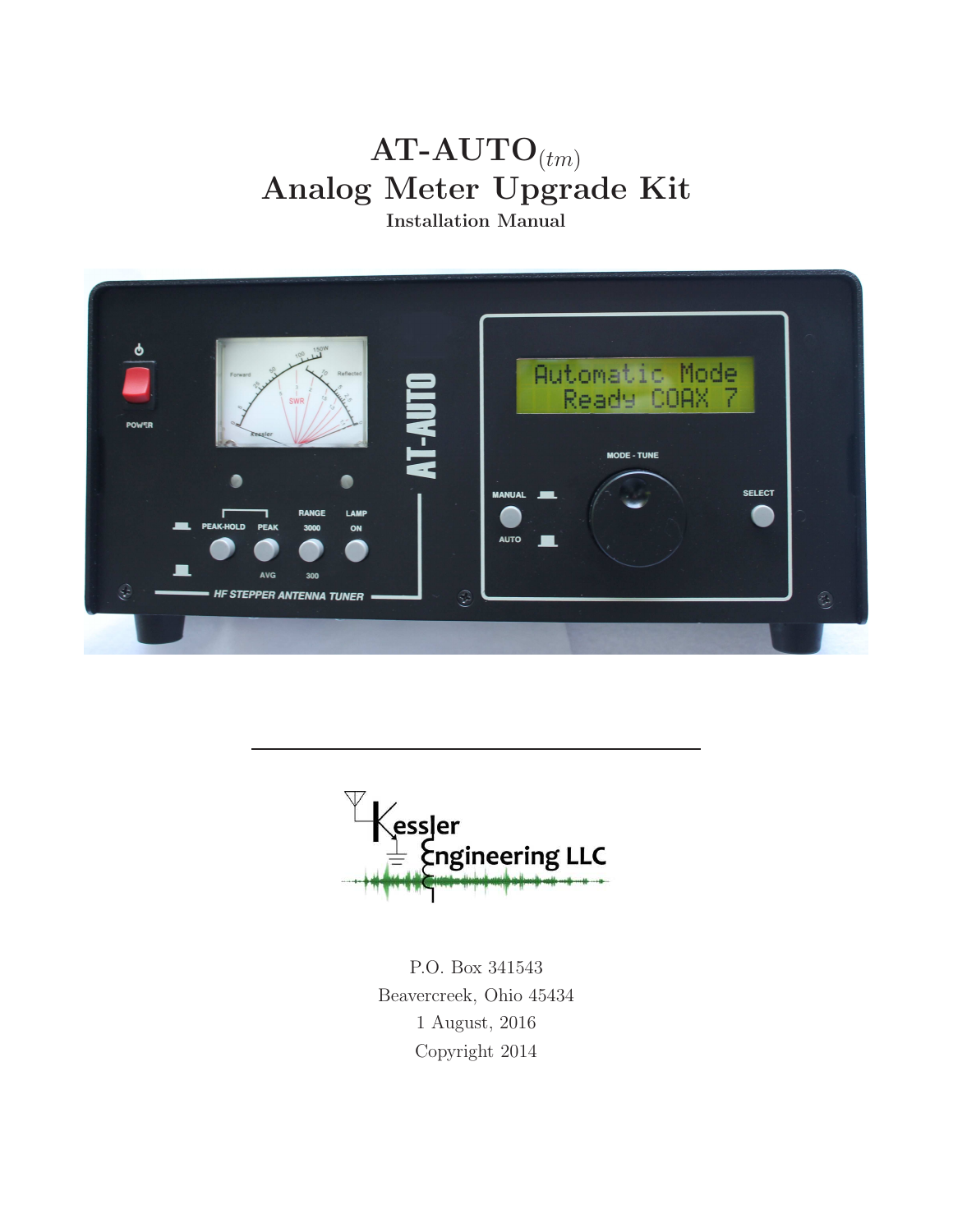# **Contents**

| 1 Introduction         |              |    |  |  |  |  |  |
|------------------------|--------------|----|--|--|--|--|--|
|                        |              |    |  |  |  |  |  |
|                        |              |    |  |  |  |  |  |
|                        |              |    |  |  |  |  |  |
| 1.4                    |              |    |  |  |  |  |  |
|                        | 1.4.1        |    |  |  |  |  |  |
|                        | 1.4.2        |    |  |  |  |  |  |
|                        | 143          |    |  |  |  |  |  |
| 2 Service and Warranty |              |    |  |  |  |  |  |
|                        | 3 User Notes | 16 |  |  |  |  |  |
|                        |              |    |  |  |  |  |  |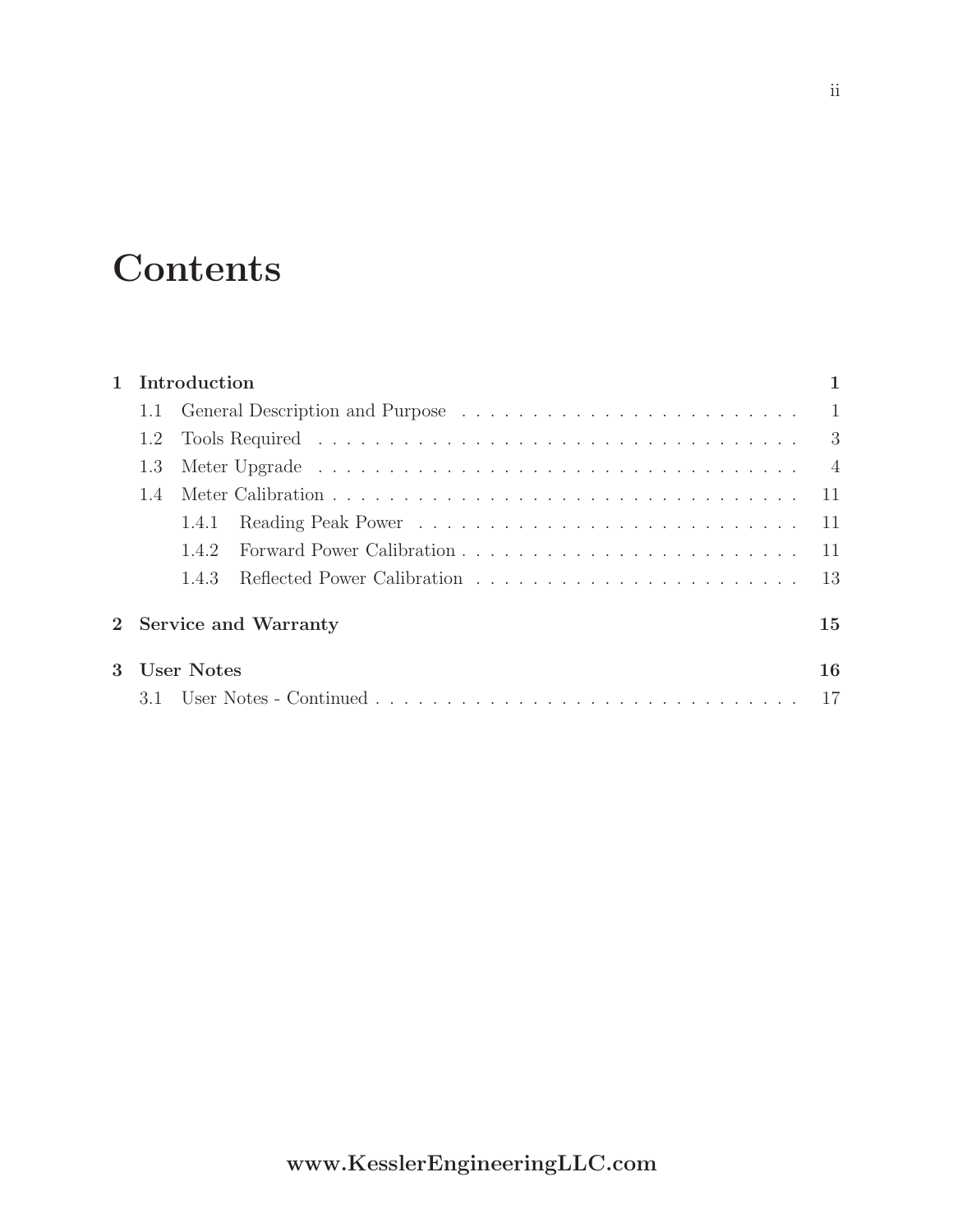# List of Figures

| 1.1 AT-AUTO <sub>(tm)</sub> Meter Upgrade Kit Contents (Front/Rear View) 2                                 |  |
|------------------------------------------------------------------------------------------------------------|--|
| 1.2 AT-AUTO <sub>(tm)</sub> after Meter Removal, Showing Peak–Hold PCB 5                                   |  |
| 1.3 AT-AUTO <sub><math>(tm)</math></sub> Peak – Hold PCB, Showing Four Resistors to be Jumpered/Replaced 6 |  |
|                                                                                                            |  |
|                                                                                                            |  |
|                                                                                                            |  |
| 1.7 Side – view of installed meter and wiring harness $\dots \dots \dots \dots \dots \dots \dots \dots$    |  |
|                                                                                                            |  |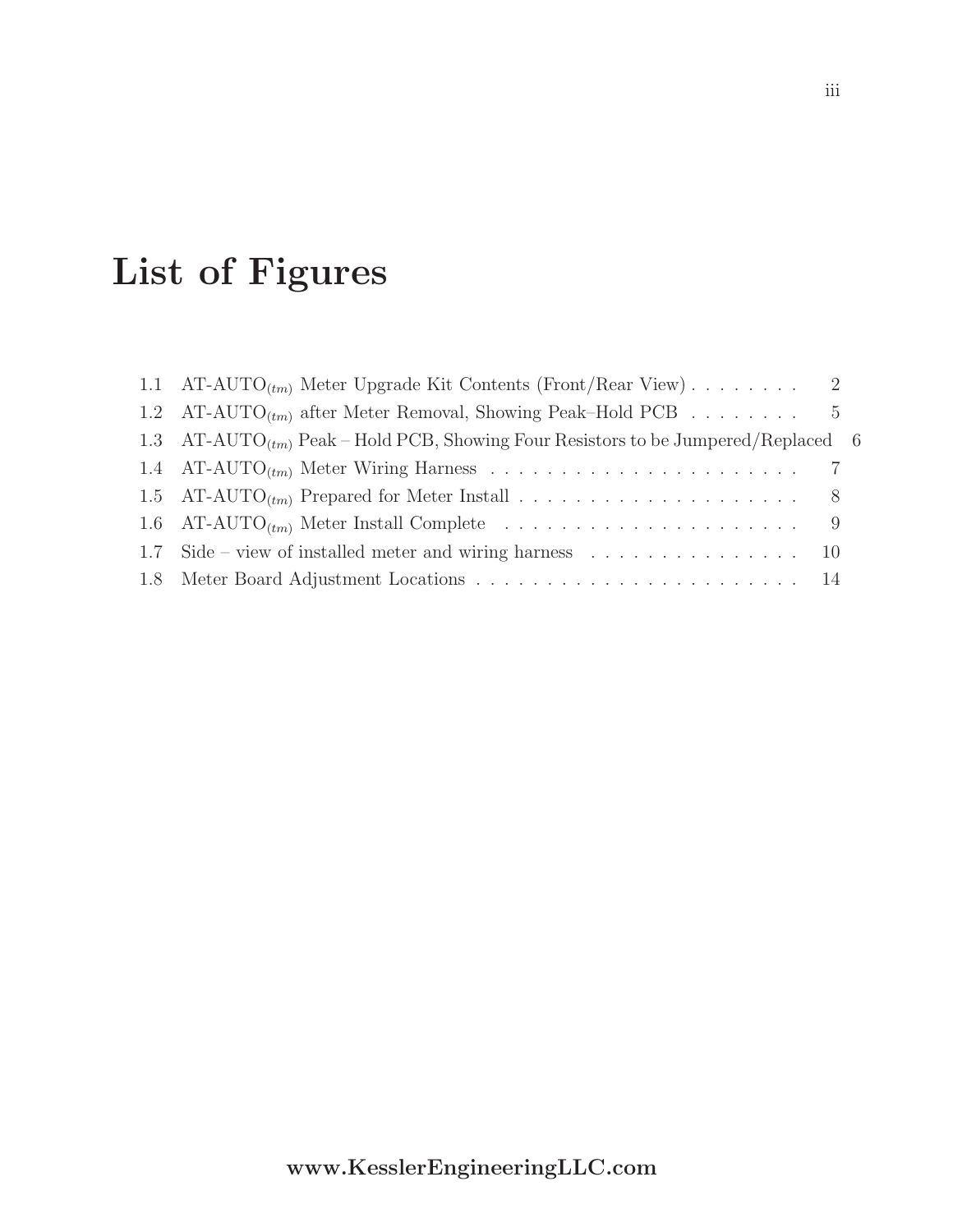# List of Tables

|--|--|--|--|--|--|--|--|--|--|--|--|--|--|--|--|--|--|--|--|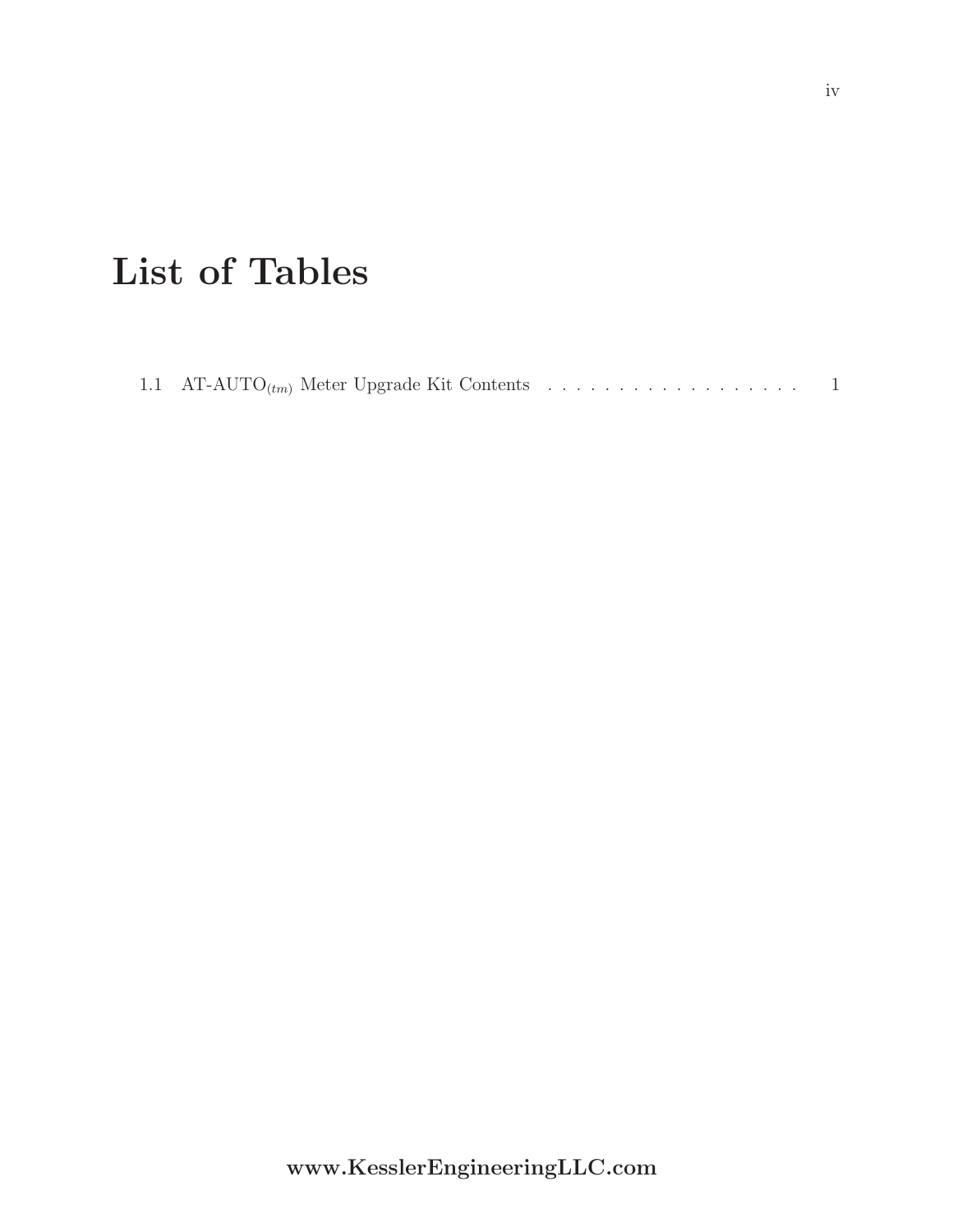# Introduction

### 1.1 General Description and Purpose

This meter upgrade kit replaces the AT-AUTO' $s_{(tm)}$  original "dingy colored", incandescent backlit meter with an improved-movement LED backlit meter. The original meter suffers several impairments: The meter scales were congested and the poor choice of power ranges of either  $0 - 300W$  or  $0 - 3000W$  limited the meter's useful resolution. Additionally the single incandescent lamp was prone to burn-out and often produced a "hot-spot" effect in the meter.

The new meter provides ranges of  $0 - 150W$  and  $0 - 1500W$  and the scales have been sanitized, removing the clutter, improving resolution, and making the meter easier to read. The improved meter is also backlit with three white LEDs, providing a much more uniform and pleasing illumination effect.

The AT-AUTO<sub> $(tm)$ </sub> meter upgrade kit comes with the items listed in Table 1.1 and shown in Figure 1.1.

| Quantity       | Description                                        |
|----------------|----------------------------------------------------|
|                | LED-Backlit Meter – Printed Circuit Board Assembly |
|                | Wiring Harness                                     |
| 2              | 1.25 inch, 4-40 Hex Standoffs                      |
| $\overline{2}$ | 0.25 inch, 4-40 Pan-Head Machine Screws            |
|                | 2 inch Length of $#26$ Tinned Copper Wire          |
|                | $10\Omega$ Surface Mount Resistors (Optional)      |

Table 1.1:  $AT-AUTO_{(tm)}$  Meter Upgrade Kit Contents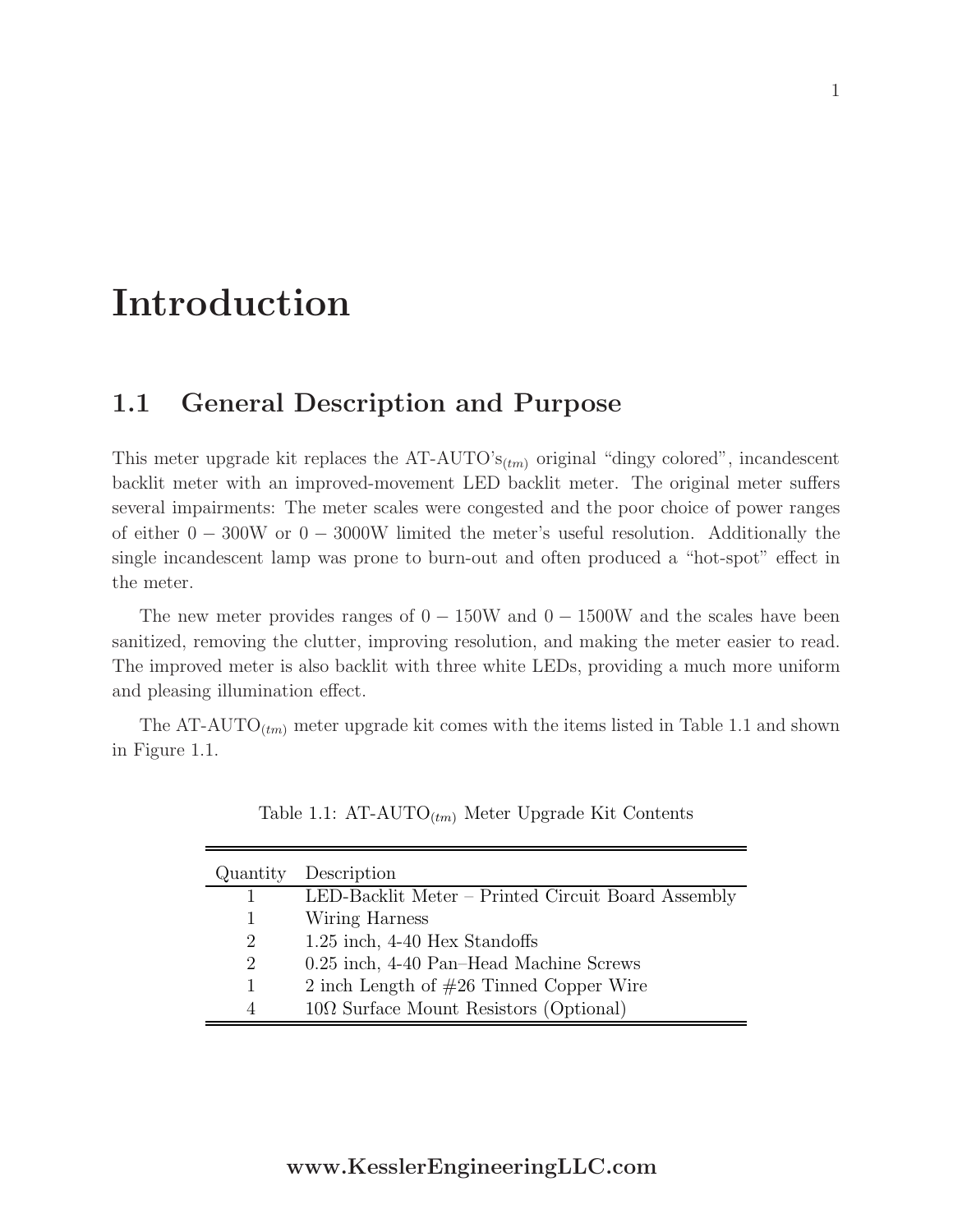

Figure 1.1: AT-AUTO $_{(tm)}$  Meter Upgrade Kit Contents (Front/Rear View)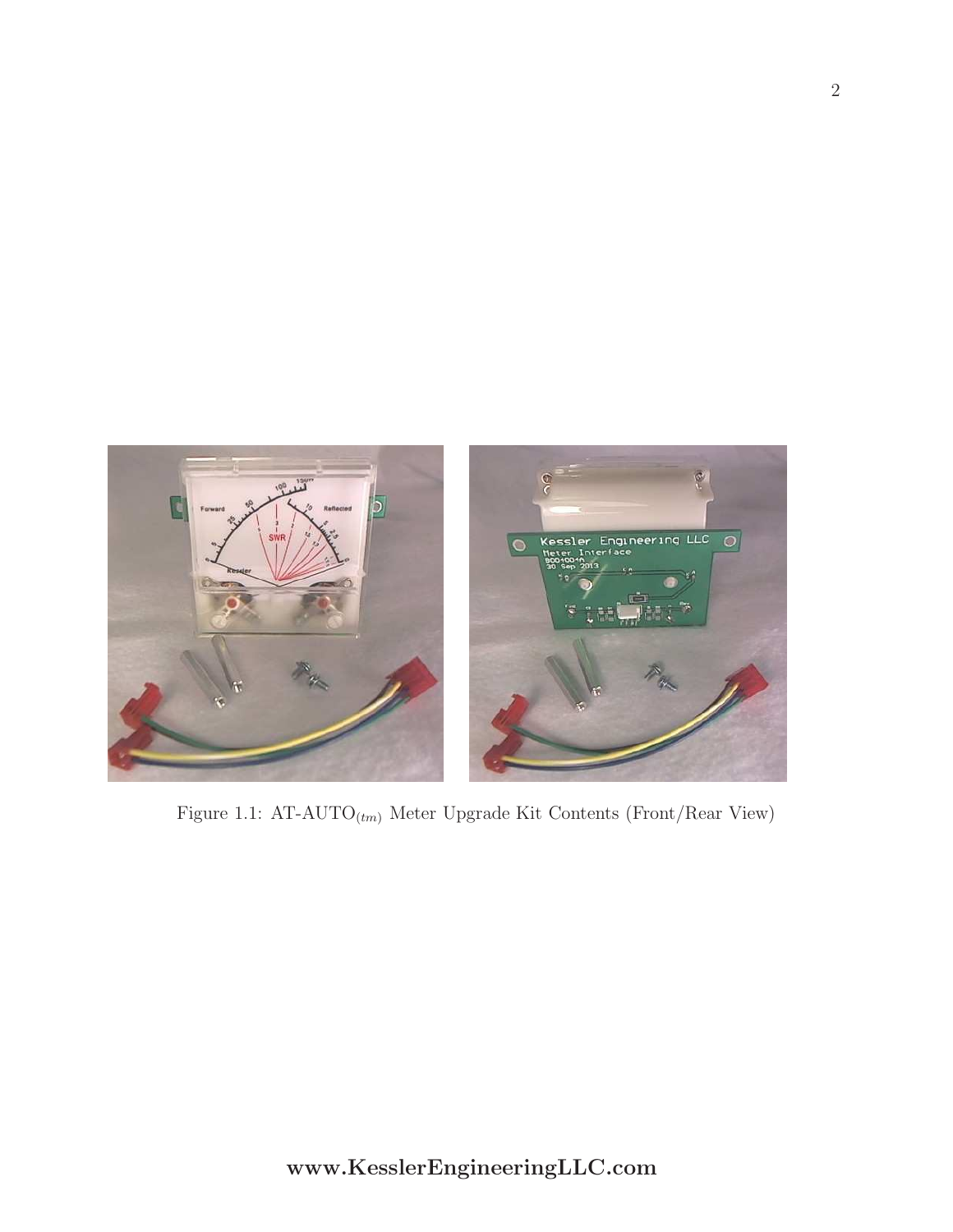## 1.2 Tools Required

- $\bullet\;$ #2 Phillips Head Screwdriver
- $\bullet\;$ #2 Right-Angle Drive Phillips Head Screwdriver
- $\bullet$   $\frac{3}{2}$  $\frac{3}{16}$ " Wrench or Socket
- Wire Cutters
- Small Needle-Nose Pliers
- Soldering Iron and Solder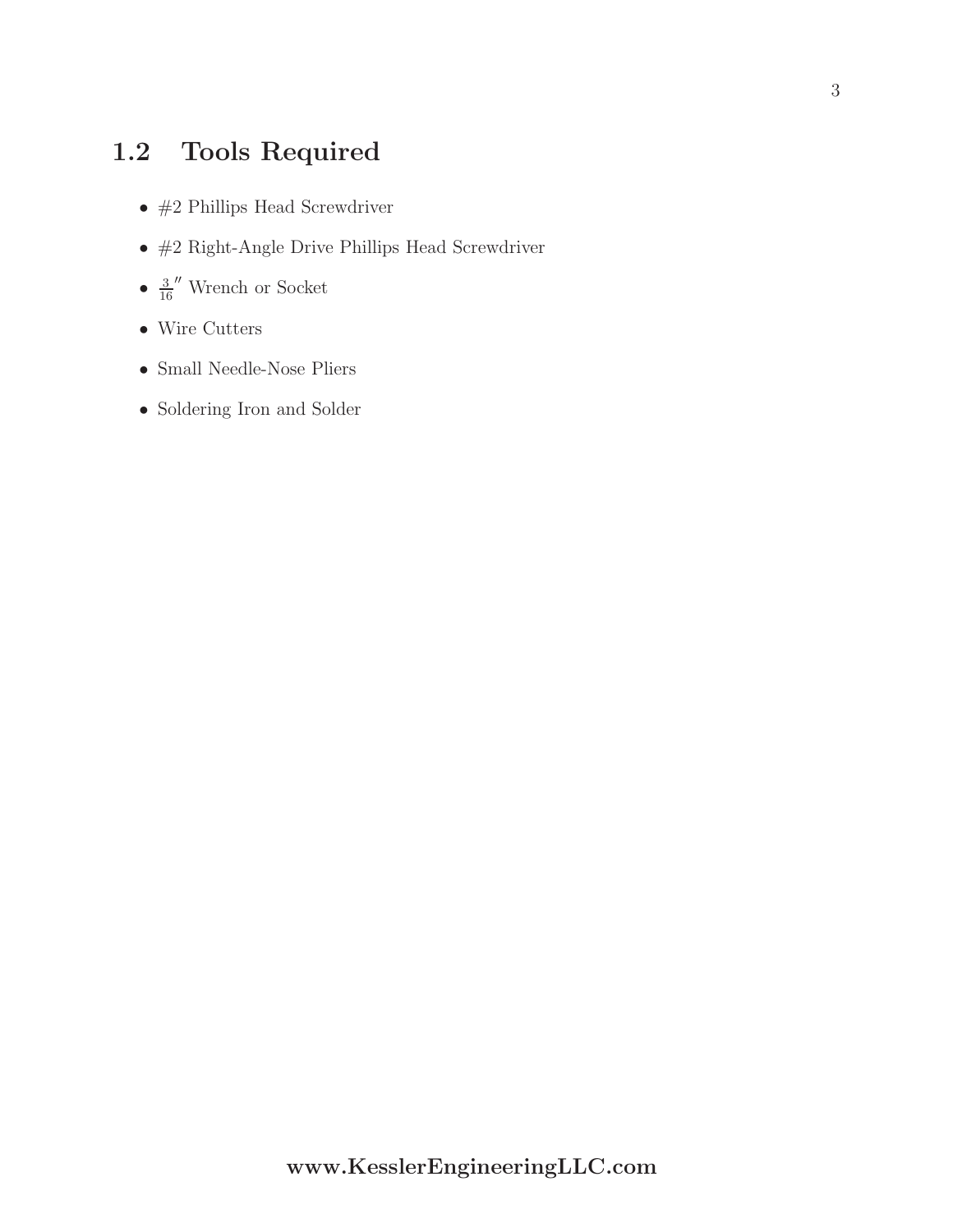### 1.3 Meter Upgrade

#### Synopsis

The AT-AUTO's<sub>(tm)</sub> top cover will be removed and the AT-AUTO's<sub>(tm)</sub> stock meter, incandescent lamp, and holder will be removed and discarded. The Peak–Hold PCB will be removed, modified, and re-installed. The replacement meter and PCB assembly will then be installed and meter recalibrated.

#### Meter & Lamp Removal

The AT-AUTO' $s_{(tm)}$  top cover is held in-place by ten Phillips-head screws: five along the left and right sides, respectively. Begin by removing these ten screws. Be careful not to loose the ten plastic washers.

The stock meter and incandescent lamp are held in-place by a tin-plate enclosure, which is held by two 4-40 hex nuts. Wires from the meter and incandescent lamp plug into the  $AT-AUTO_{(tm)}$  peak – hold PCB (located directly below the meter).

- Locate the meter enclosure, follow the wires from the meter and the lamp and unplug them from the peak-hold PCB.
- Remove and discard the two hex nuts on either side of the tin-plate meter enclosure.
- Remove and discard the meter, tin-plate shield and the meter lamp.
- Replace any ground lugs removed in the prior steps.

When finished, the vacated meter area should appear as shown in Figure 1.2.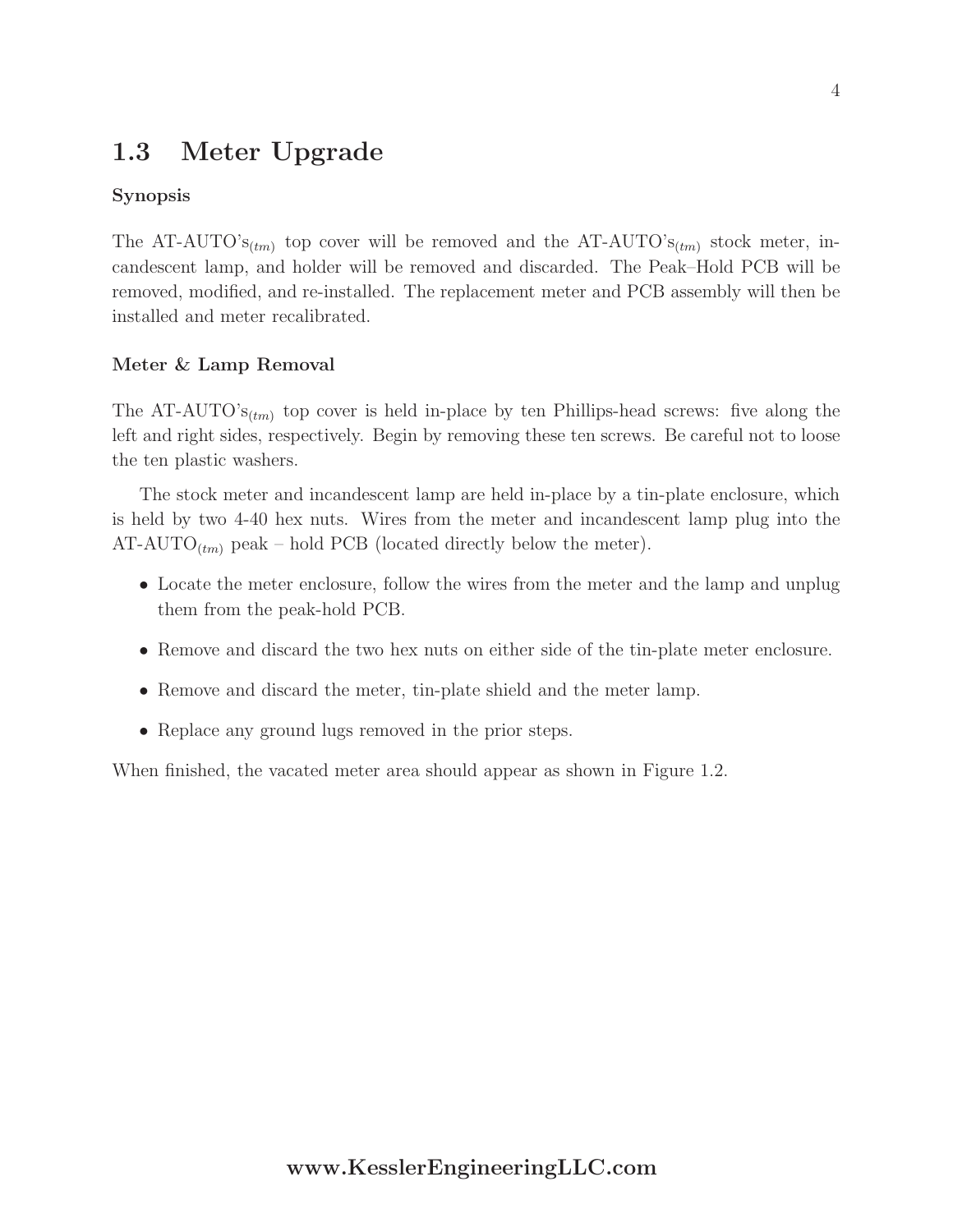

Figure 1.2:  $AT-AUTO_{(tm)}$  after Meter Removal, Showing Peak–Hold PCB

### Peak – Hold PCB Modification

The new meter is lower impedance than the stock meter and four resistors on the Peak – Hold PCB need to be shunted (or replaced).

- unplug the 4-pin connector from the Peak Hold PCB.
- Remove the four 4-40 machine screws holding the Peak Hold PCB.
- Turn the Peak Hold PCB upside-down and locate the four resistors shown in Figure 1.3, and either jumper each of these resistors with the supplied #26 wire, or simply remove the four circled resistors and replace each one with one of the four,  $10\Omega$  surface mount resistors provided.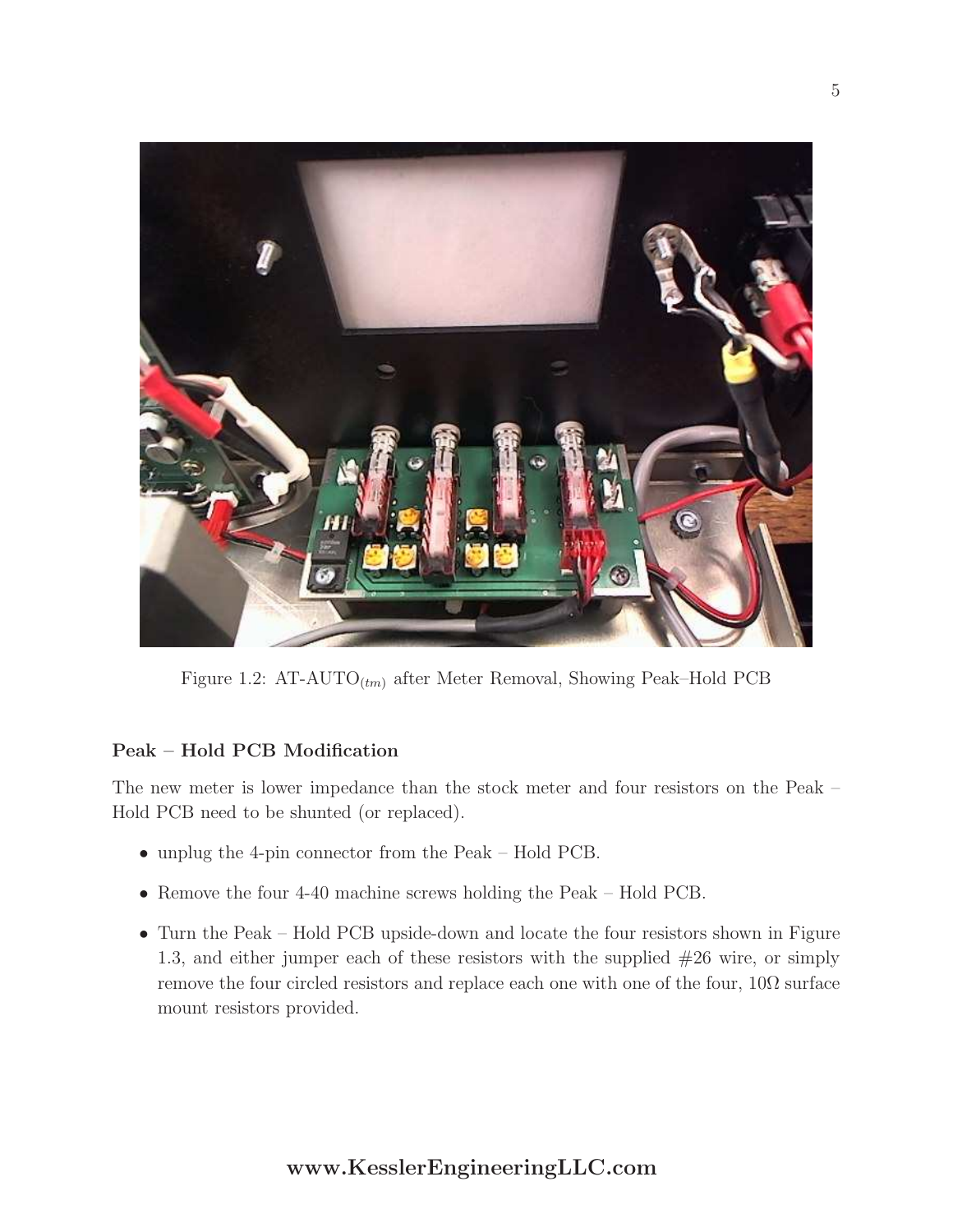

Figure 1.3:  $AT-AUTO_{(tm)}$  Peak – Hold PCB, Showing Four Resistors to be Jumpered/Replaced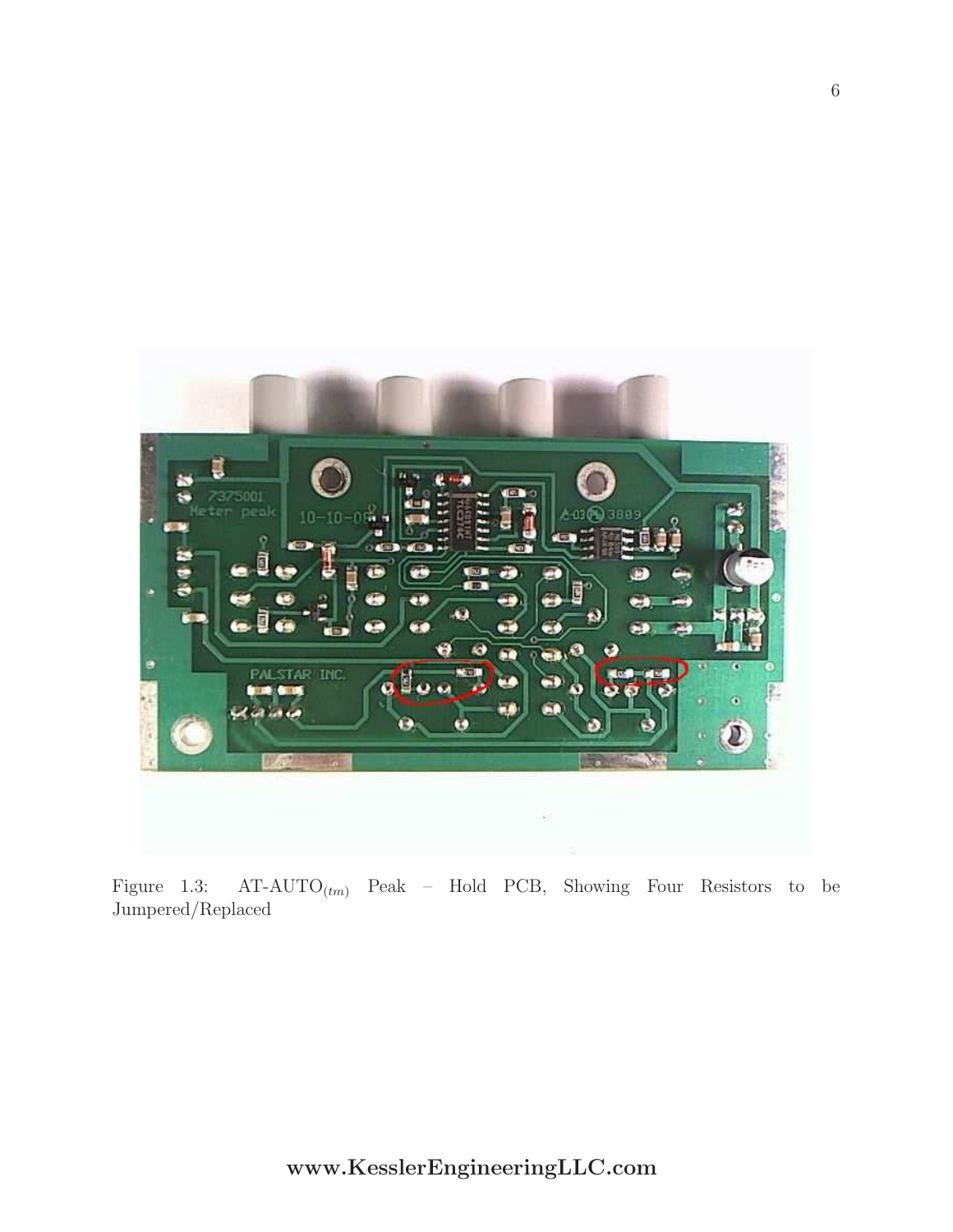#### Peak – Hold PCB Re-installation

- Reinstall the Peak Hold PCB into the  $AT-AUTO_{(tm)}$ .
- Install and tighten the four 4-40 machine screws holding the Peak Hold PCB.
- Plug in the the 4-pin connector into the Peak Hold PCB.
- Install and tighten the two 4-40 hex standoffs onto the two 4-40 Pem studs
- Locate the the meter wiring harness shown in Figure 1.4 and mate the 2-Pin and 3-Pin plugs with the respective 2-Pin and 3-Pin connectors on the Peak – Hold PCB.

When finished, the meter area should appear as shown in Figure 1.5.



Figure 1.4:  $AT-AUTO_{(tm)}$  Meter Wiring Harness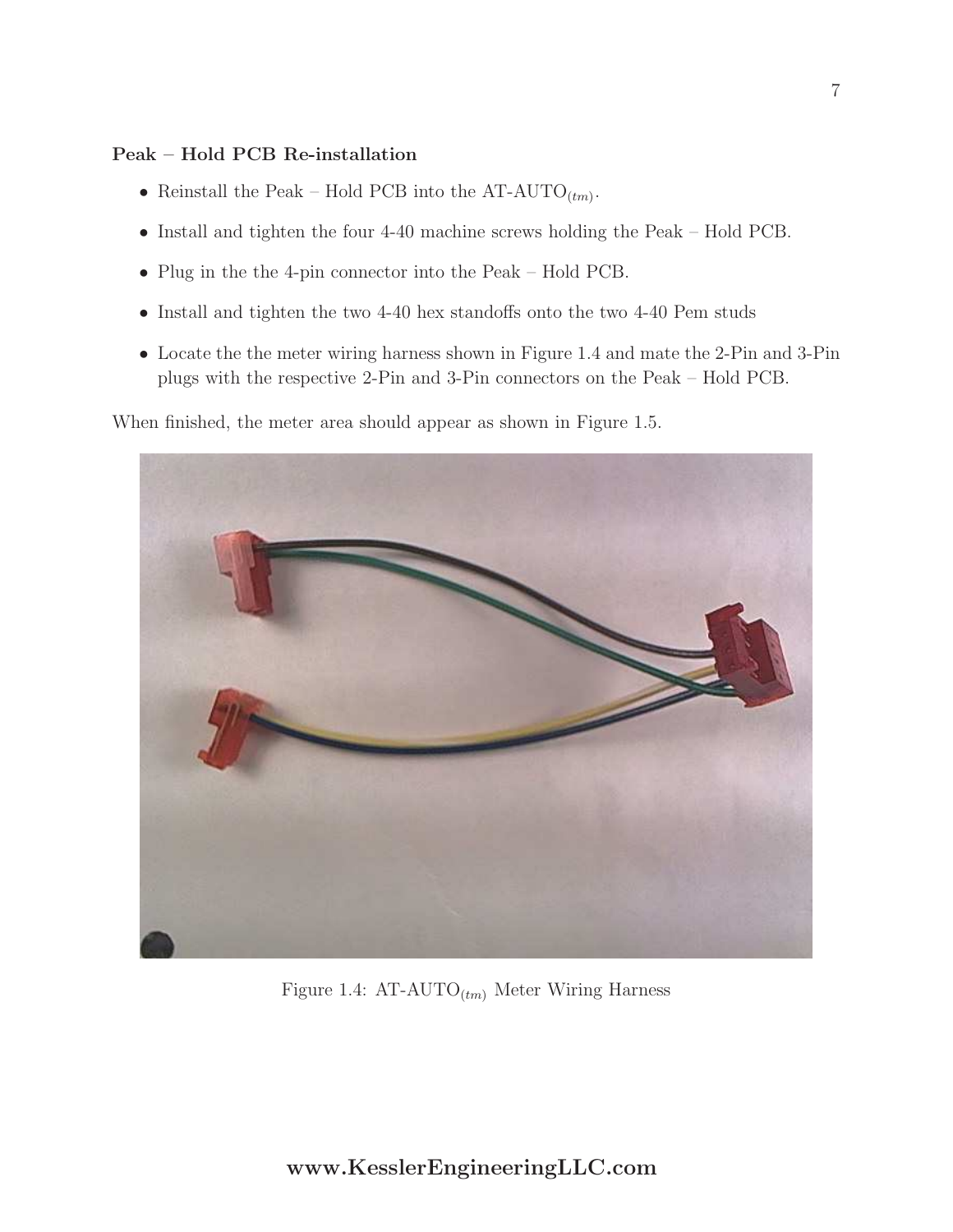

Figure 1.5: AT-AUTO $_{(tm)}$  Prepared for Meter Install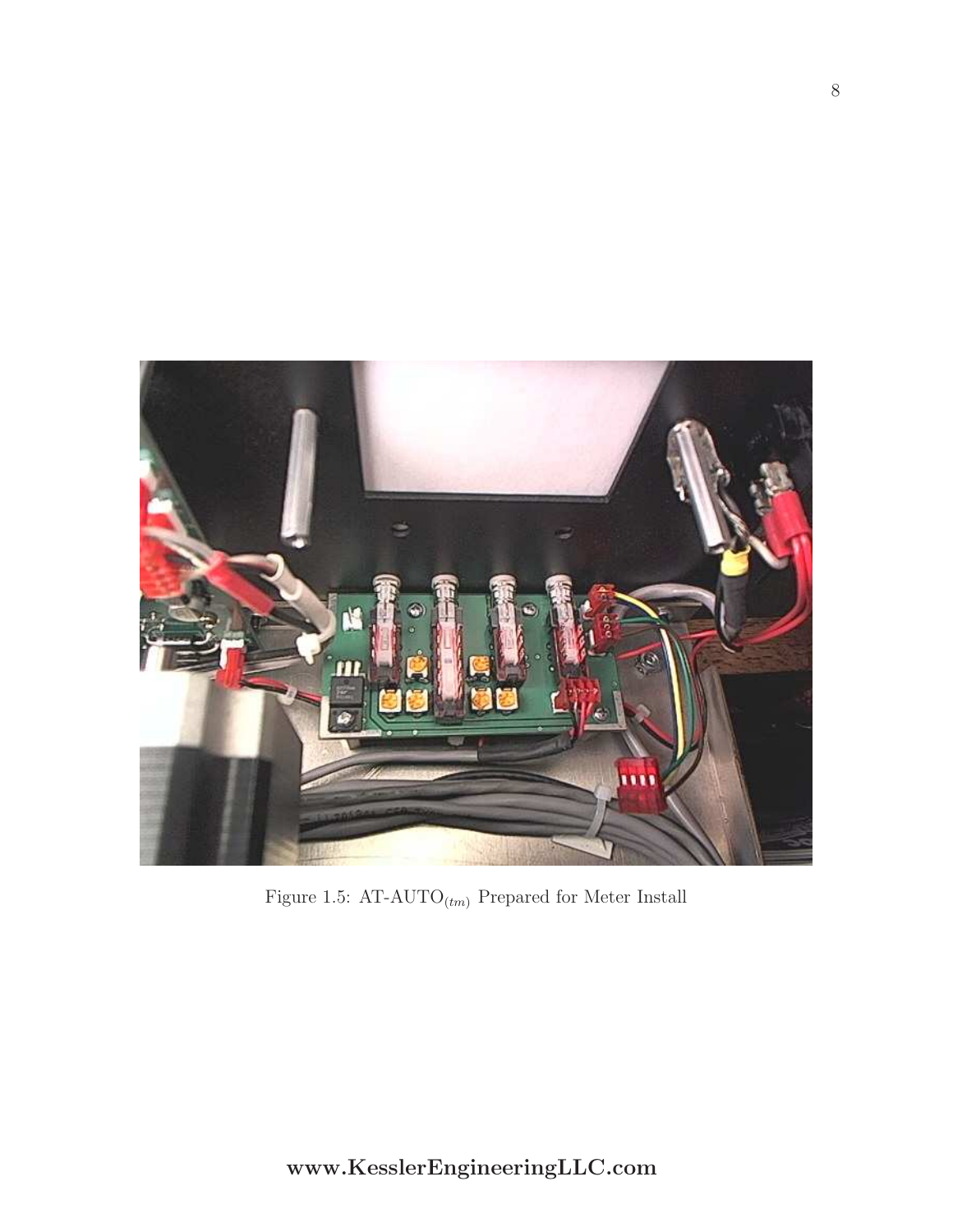#### Meter Installation

- Locate the meter PCB and place into position in the  $AT-AUTO_{(tm)}$ .
- Install and moderately tighten the two 4-40 machine screws.
- Plug the free end of the meter wiring harness into the 4-Pin connector on the meter PCB.

When finished, the meter area should appear as shown in Figures 1.6 and 1.7.



Figure 1.6:  $AT-AUTO_{(tm)}$  Meter Install Complete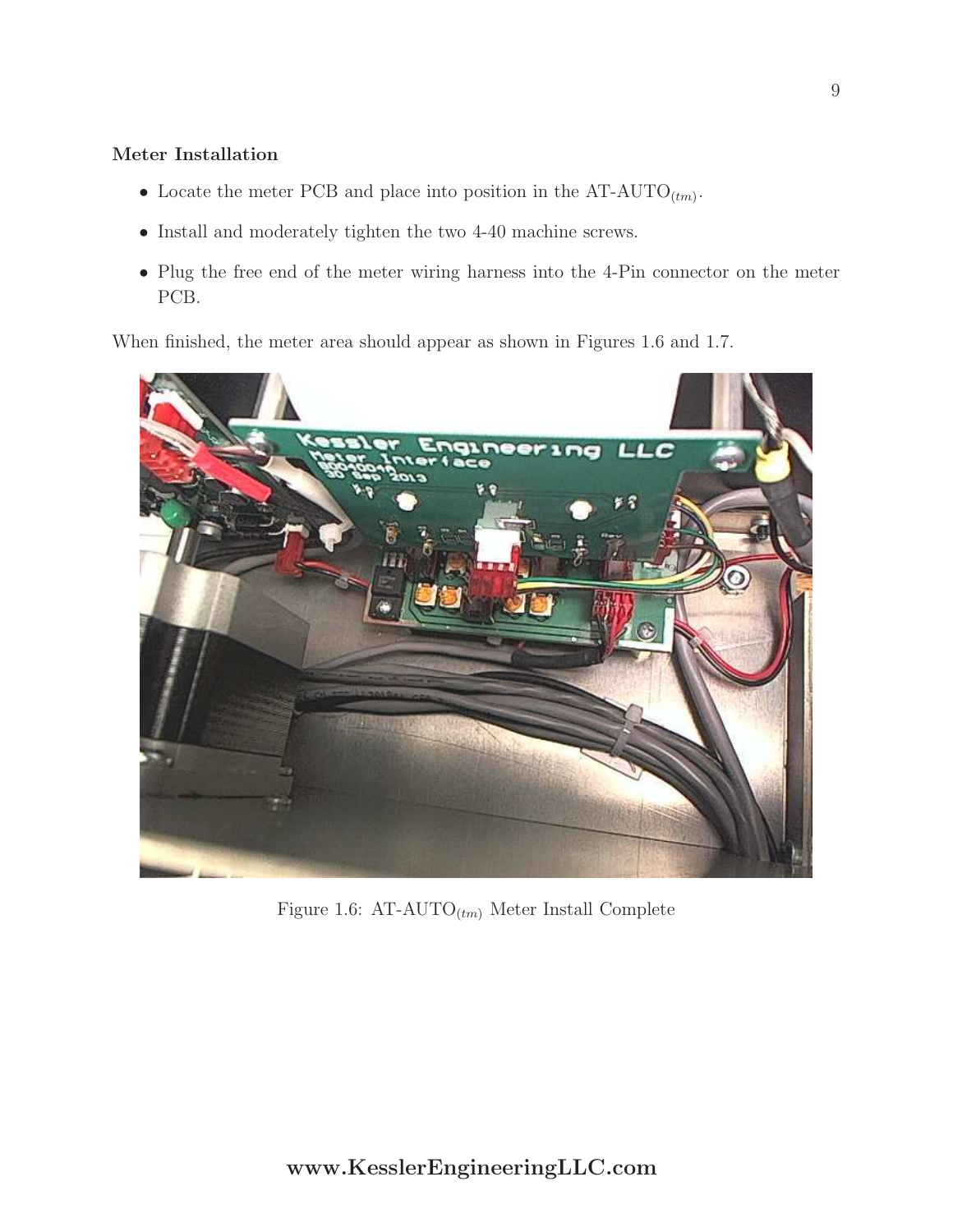

Figure 1.7: Side – view of installed meter and wiring harness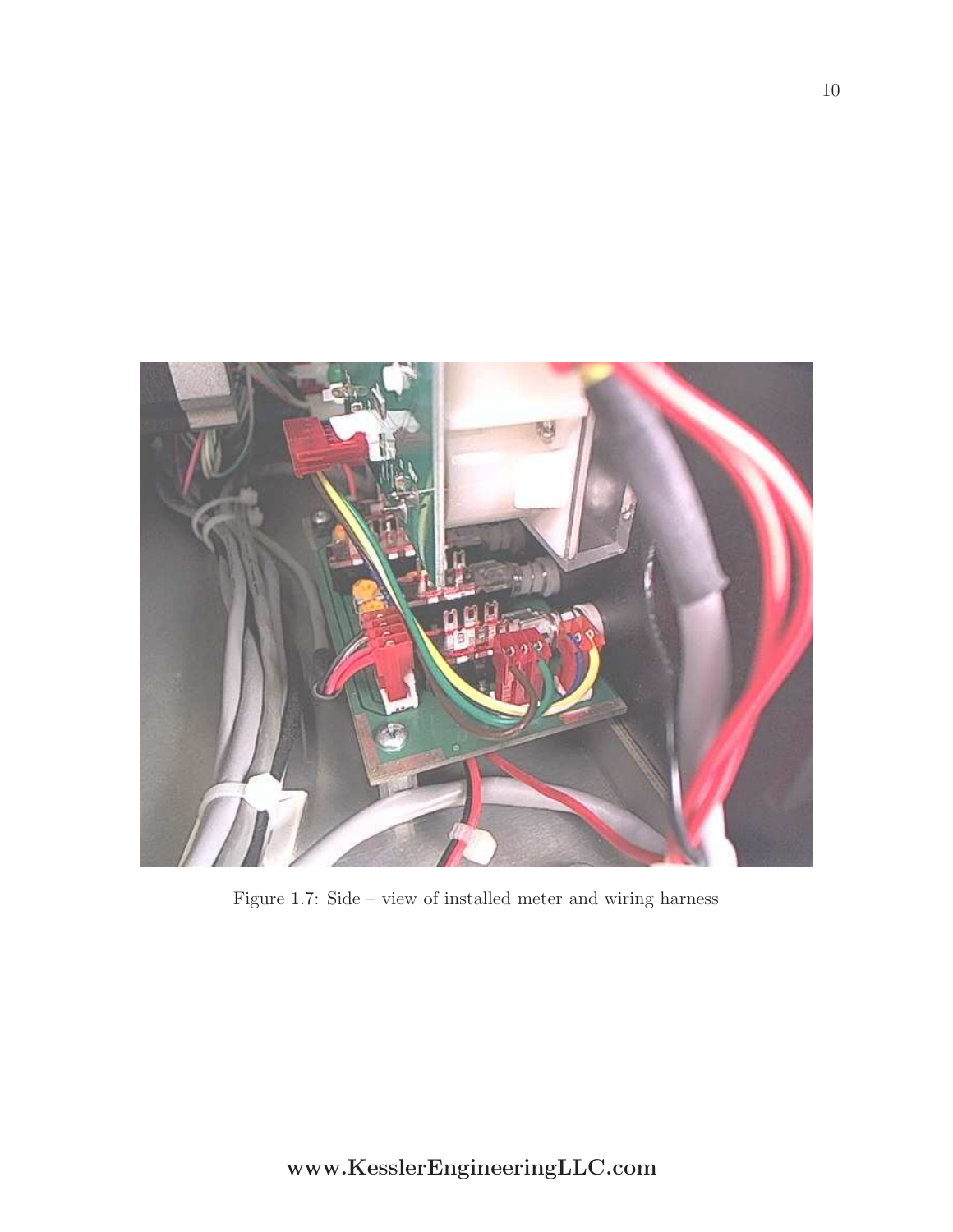## 1.4 Meter Calibration

### 1.4.1 Reading Peak Power

Depressing the front panel **PEAK** button will activate the active peak power circuitry and the meter will display PEP and exhibit fast attack and approximately 1.5 second delay time. The displayed PEP will be approximately 95-100% of the SSB signal PEP, but may vary depending upon the tonal and inflection characteristics of the user's voice (displayed power may be greater). If the **PEAK/HOLD** button is depressed, the maximum PEP measured will be "held" on the meter display for approximately two seconds. This feature is provided to make it easier to observe the actual peak output power.

For CW signals, the peak power is synonymous with average power. Therefore, a transmitter's single tone (CW) signal should yield the same displayed power level regardless of whether the meter is set to display the average or peak power (switch selection set to **AVG** or PEAK, respectively).

Note: The style/size/shape of the trim potentiometers have changed considerably over the various production runs of Peak-Hold PCB. However, their respective locations remained unchanged. These procedures are consistent for all generations of Peak-Hold PCB.

Note: The LAMP button controls the meter illumination and must be On in order to read peak power.

Note: The PEAK/AVG switch must be depressed in order for the PEAK/HOLD feature to function properly.

### 1.4.2 Forward Power Calibration

The following steps must be carried out in order to ensure correct display of Forward and Reflected RF power.

- 1. Connect the AT-AUTO<sub>(tm)</sub> coaxial output to a 50  $\Omega$  dummy load.
- 2. Connect a calibrated Wattmeter of known accuracy between the input of the AT- $\text{AUTO}_{(tm)}$  and the output of the HF Radio/Linear Amplifier.
- 3. De-select the PEAK/HOLD feature.
- 4. Turn On the meter  $\mathbf{LAMP}$  (to supply DC power to the meter circuitry) and ensure the meter lamp is illuminated.
- 5. Set the AT-AUTO<sub> $(tm)$ </sub> to *Manual* mode.
- 6. Set the HF radio frequency to 14.250 MHz, and generate a 100 W CW carrier.

### www.KesslerEngineeringLLC.com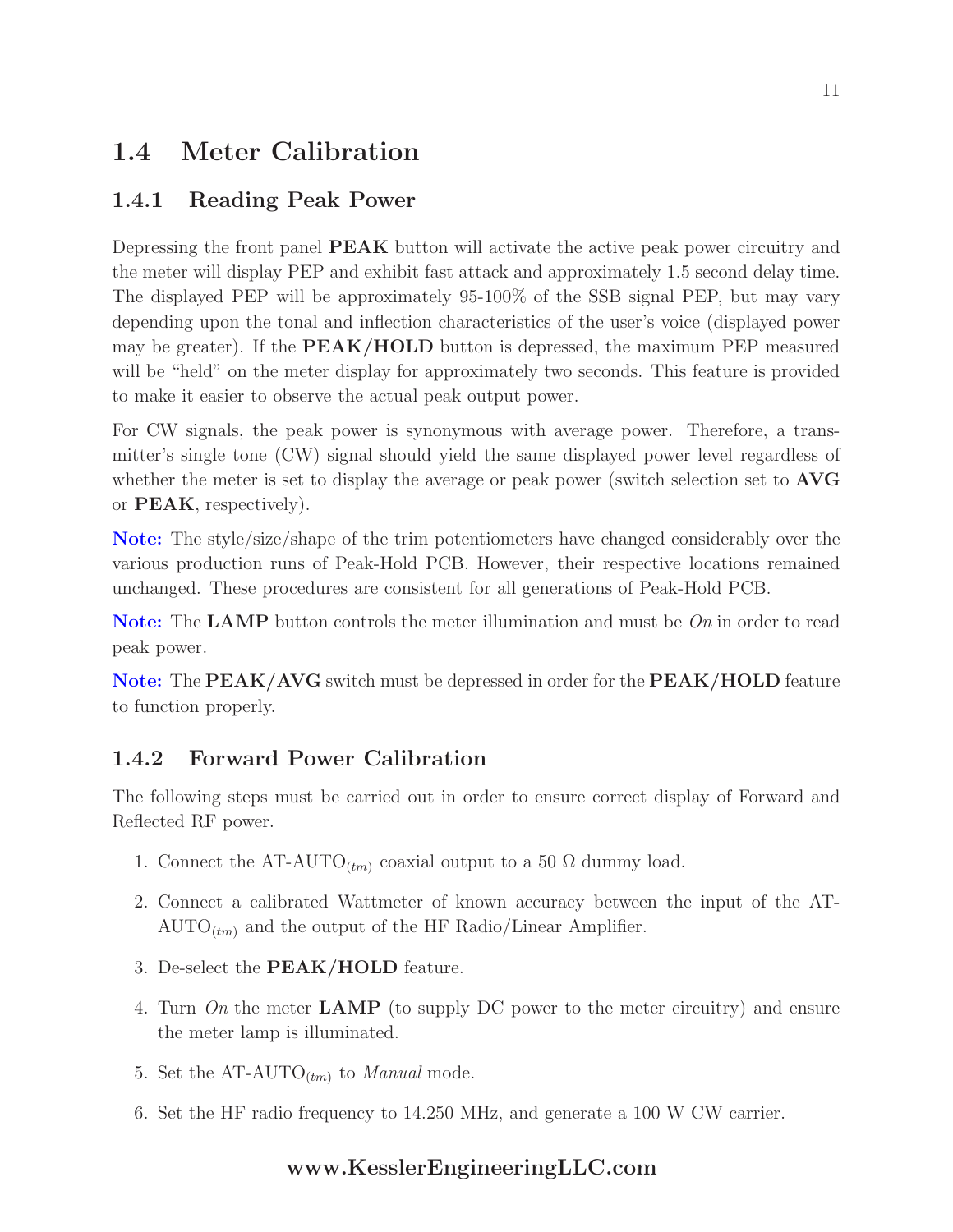- 7. Manually tune the  $AT-AUTO_{(tm)}$  for Flat SWR on the calibrated Wattmeter. Leave the AT-AUTO $_{\scriptscriptstyle (tm)}$  in Manual Mode and do NOT make any further adjustments to the match setting.
- 8. Remove the cover on the RF coupler and (if necessary), adjust the reflected power Null trim capacitor (trim capacitor on the RF coupler furthest from the rear panel) for Zero reflected power indication.
- 9. Terminate the 100 W CW carrier.
- 10. Swap the RF input and output connections on the  $AT-AUTO_{(tm)}$  and adjust the RF coupler Forward Power Null (trim capacitor on the RF coupler nearest the rear panel) for Zero forward power indication.
- 11. Restore the RF input and output connections on the  $AT-AUTO_{(tm)}$  so that the dummy load is connected to the  $AT-AUTO_{(tm)}$  coaxial output, and the calibrated Wattmeter is connected to the  $AT-AUTO_{(tm)}$  input.
- 12. Calibrate the low-range **AVG** and **PEAK** forward power display

Set the AT-AUTO<sub>(tm)</sub> Wattmeter to the 300 W power range.

Set the AT-AUTO<sub> $(tm)$ </sub> Wattmeter to read **AVG** power.

Ensure the output of an HF transmitter/amplifier is connected to the  $AT-AUTO_{(tm)}$ RF input.

Apply a 100 W CW carrier to the AT-AUTO<sub> $(tm)$ </sub> and adjust the FOR LO potentiometer (Figure 1.8, page 14) so that the  $AT-AUTO_{(tm)}$ 's forward power indication matches that shown on the calibrated Wattmeter.

Remove the 100 W CW carrier.

Set the  $AT-AUTO_{(tm)}$  Wattmeter to read **PEAK** power.

Reapply the 100 W CW carrier to the AT-AUTO<sub> $(t_m)$ </sub> and adjust the **PEAK LO** potentiometer (Figure 1.8) so that the  $AT-AUTO_{(tm)}$ 's forward power indication matches that shown on the calibrated Wattmeter.

1. Calibrate the high-range **AVG** and **PEAK** forward power display

Set the AT-AUTO<sub>(tm)</sub> Wattmeter to the 3000 W power range.

Apply a 1000 W CW carrier to the AT-AUTO<sub> $(tm)$ </sub> and adjust the **PEAK HI** potentiometer (Figure 1.8) so that the  $AT-AUTO_{(tm)}$ 's forward power indication matches that shown on the calibrated Wattmeter.

Remove the 1000 W CW carrier.

Set the AT-AUTO<sub> $(t_m)$ </sub> Wattmeter to read **AVG** power.

#### www.KesslerEngineeringLLC.com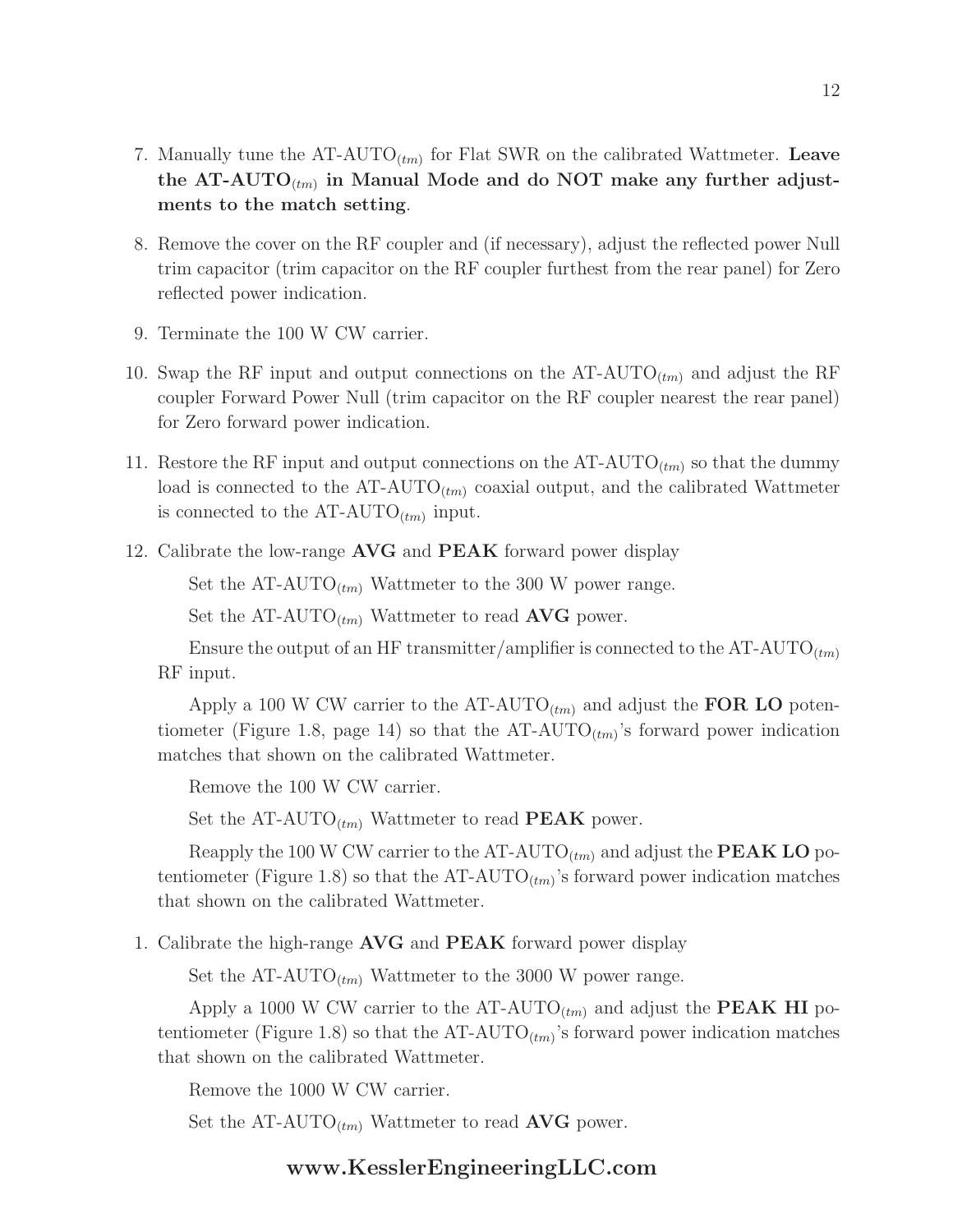Reapply the 1000 W CW carrier to the AT-AUTO<sub> $(tm)$ </sub> and adjust the **FOR HI** potentiometer (Figure 1.8) so that the  $AT-AUTO_{(tm)}$ 's forward power indication matches that shown on the calibrated Wattmeter.

Remove the 1000 W CW carrier.

### 1.4.3 Reflected Power Calibration

- 1. Reverse the  $AT-AUTO_{(tm)}$  coaxial input and output (connect transmitter output to AT-AUTO<sub>(tm)</sub> coaxial output, connect AT-AUTO<sub>(tm)</sub> coaxial input to calibrated Wattmeter, which terminates into a 50  $\Omega$  dummy load.
- 2. Calibrate the high-range and low-range reflected power display

Apply a 200 W CW carrier to the AT-AUTO<sub>(tm)</sub> and adjust the **REV HI** potentiometer (Figure 1.8) so that the  $AT-AUTO_{(tm)}$ 's reflected power indication matches the forward power displayed on the calibrated Wattmeter.

Remove the 200 W CW carrier.

3. Calibrate the low-range reflected power display

Set the  $AT-AUTO_{(tm)}$  Wattmeter to the 300 W power range.

Apply a 20 W CW carrier to the AT-AUTO<sub> $(tm)$ </sub> and adjust the **REV LO** potentiometer (Figure 1.8) so that the  $AT-AUTO_{(tm)}$ 's reflected power indication matches the forward power displayed on the calibrated Wattmeter.

Remove the 20 W CW carrier.

4. Reconnect the  $AT-AUTO_{(tm)}$  for normal operation.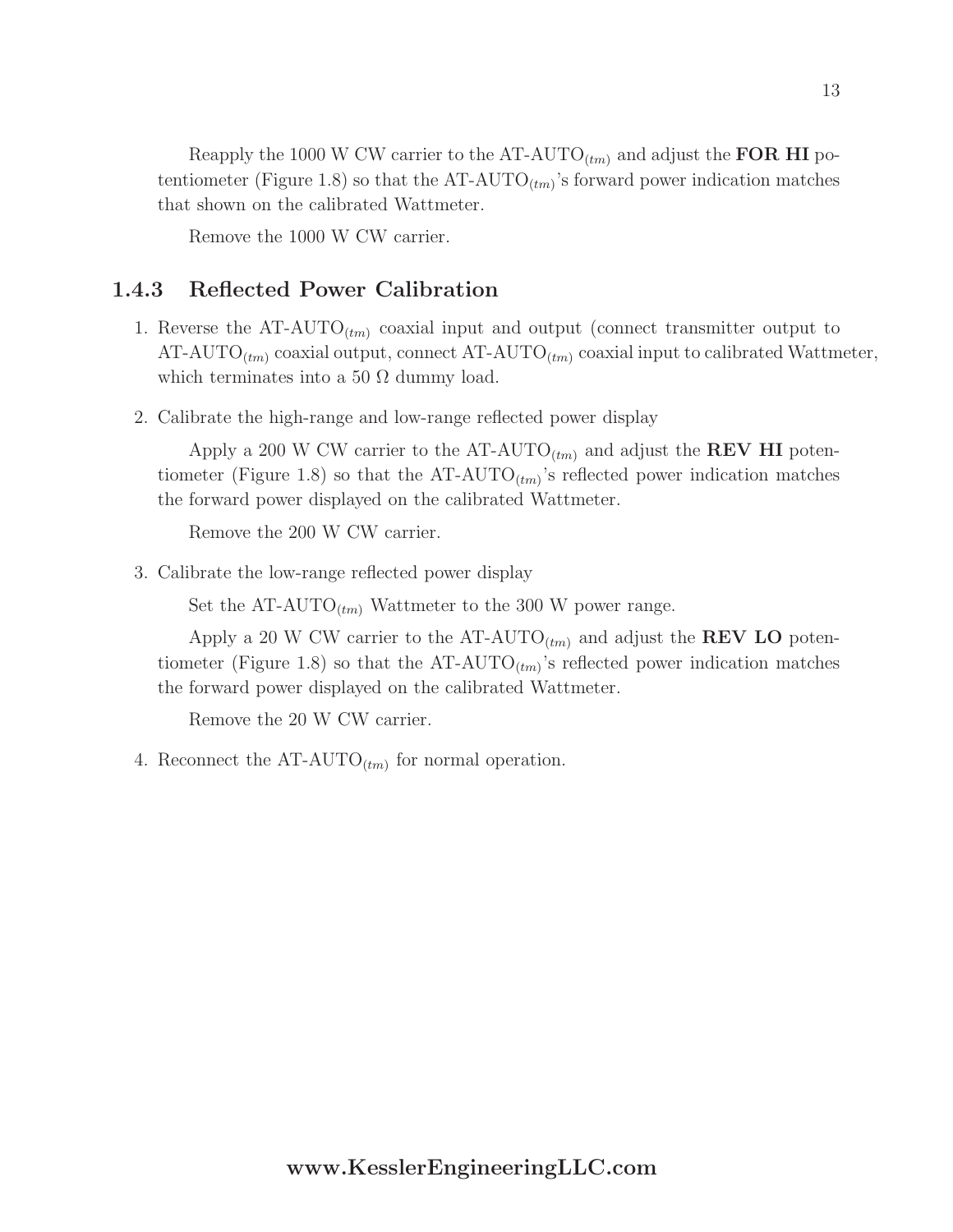

Figure 1.8: Meter Board Adjustment Locations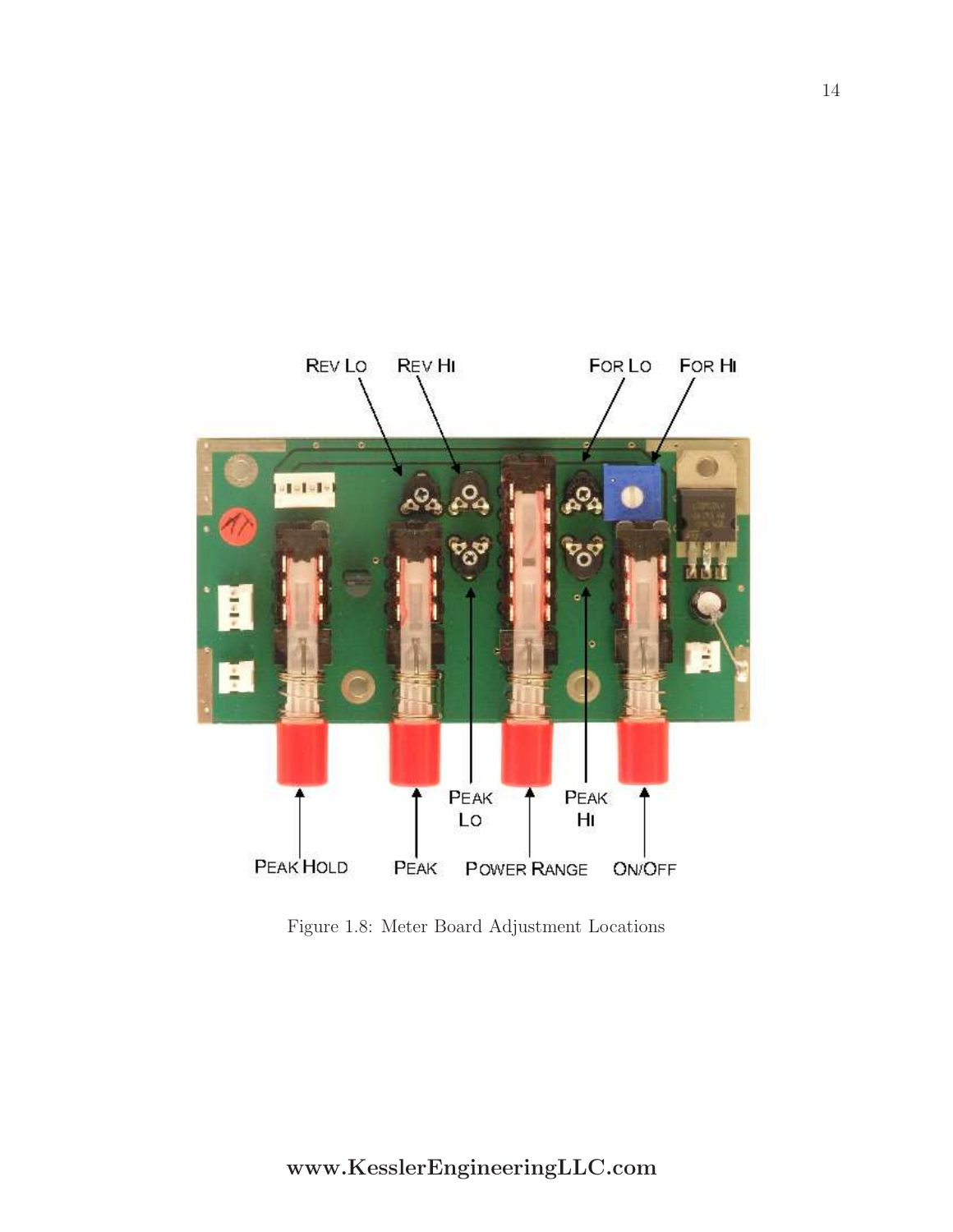# Service and Warranty

### Warranty

Kessler Engineering, LLC. warrants all of our products to be free from defects in material and workmanship under normal use for a period of one year from the date of purchase. During this one-year warranty period, Kessler Engineering will opt to either repair or replace the product.

This warranty will be void if the product has been repaired or altered by anyone other than the staff at Kessler Engineering. This warranty does not apply to products damaged due to improper installation or abuse/misuse.

## Repair Policy

Please contact our service department for return authorization and shipping instructions prior to sending any product for service or repair. All items shipped to Kessler Engineering, must be packed appropriately and insured against damage. Kessler Engineering is not responsible for merchandise damaged in shipment. Be sure to include a note describing the problem in detail and include your contact information (phone number and e-mail).

## Return Policy

All returns must receive prior authorization. Returned items must also include a copy of the original sales receipt and be returned with the original box, manuals, and accessories. Returns must be received within 7 days of purchase and are subject to a restocking fee. Shipping expenses are not refundable.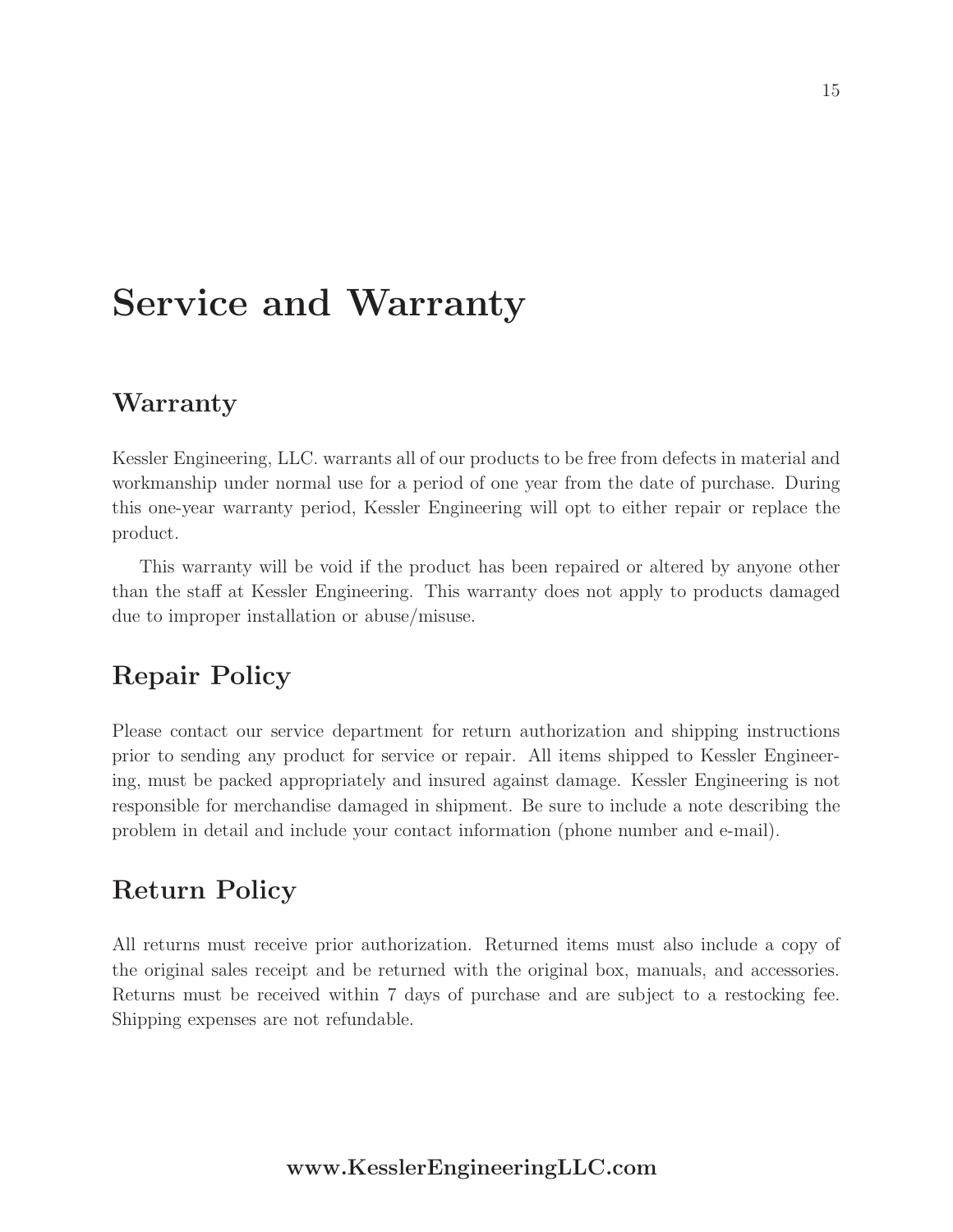User Notes